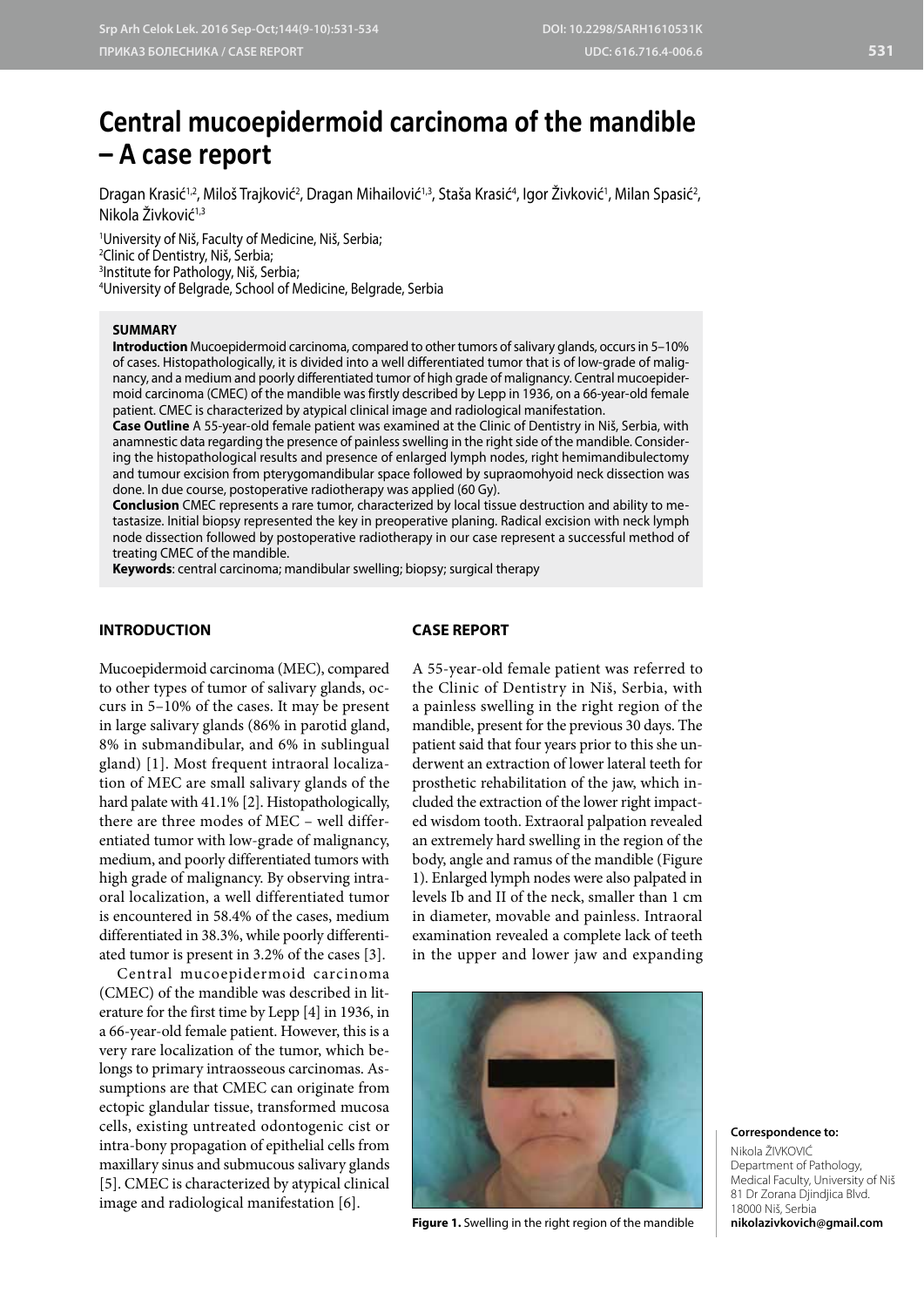

**Figure 2.** Presence of multi-locular irregular osteolytic lesion in the region of the body, corner, and branch of the mandible



**Figure 3.** Mucoepidermoid carcinoma composed of basal, intermediate, and mucous cells (HE; A: ×4; B: ×20)



 **Figure 4.** Tumor cells randomly positive on CK7 (cytoplasmic staining; ×20)



 **Figure 5.** Tumor cells randomly positive on P63 (nuclear positive staining; ×40)



**Figure 6.** Multi-slice computer tomography (MSCT) revealed that lingual and buccal cortices are destroyed by tumour



**Figure 7.** MSCT revealed an extension of tumor mass in the pterygomandibular space

tumor mass in the region of the body and angle of the mandible. The abovementioned region was covered with intact mucosa. Panoramic radiograph revealed a multilocular irregular osteolytic lesion in the region of the body, angle, and ramus of the mandible (Figure 2).

An incisional biopsy was performed due to large spectrum of pathological entities that could be diagnosed, and the result was a low-grade MEC (Figures 3–5). The tumor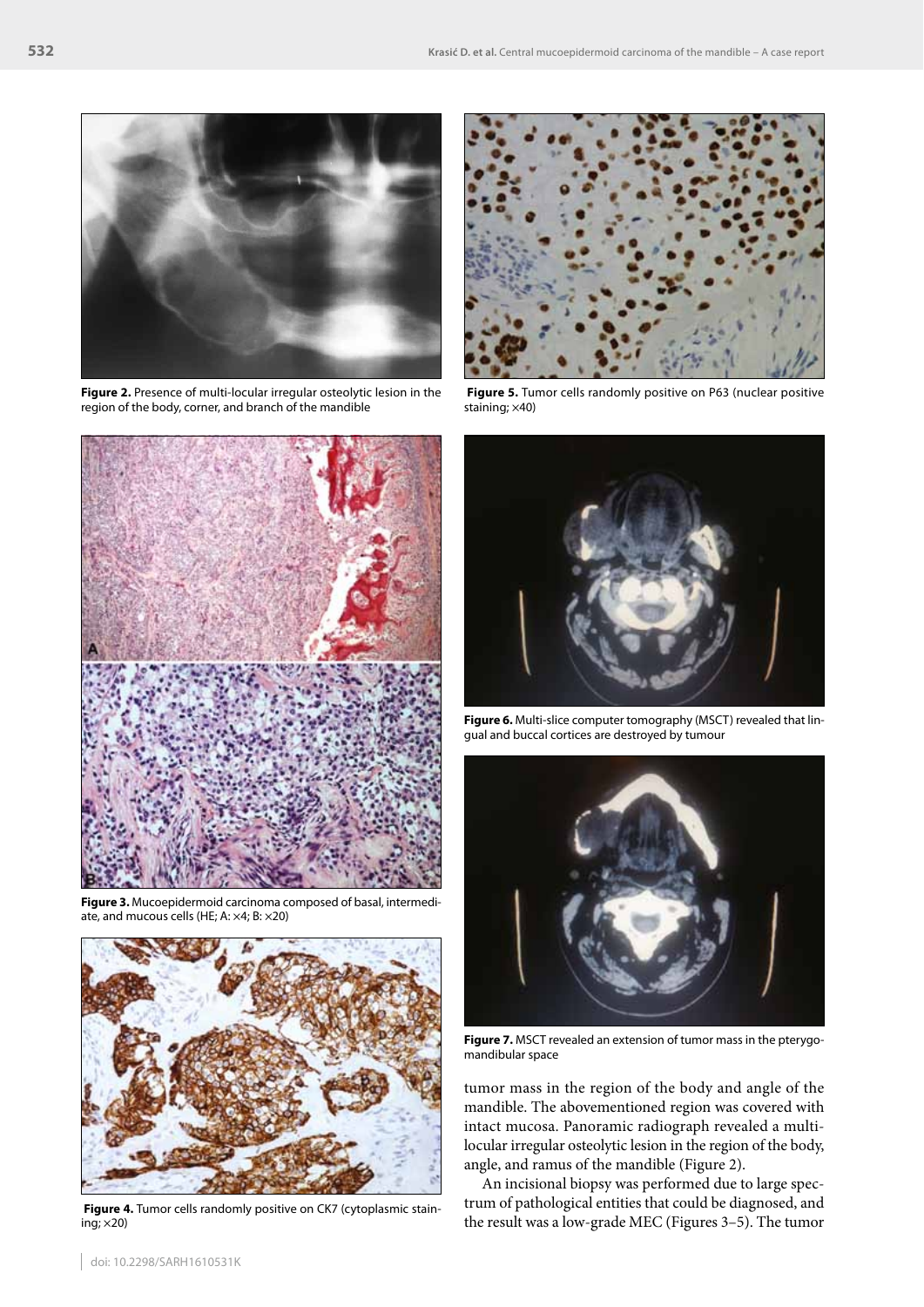was composed of basal intermediary and mucosal cells. Presence of mucin was proven by alcian-blue PAS (AB-PAS) staining. Immunohistochemically, tumor cells were positive to CK7 and P63, and negative to S100. Magnetic resonance imaging revealed an expansive tumor formation with signs of bone destruction of the body, angle, and ramus of mandible, an extension of tumor mass to pterygomandibular space, as well as enlargement of lymph nodes at neck levels IIb, Ib, and IIa (Figures 6 and 7).

Considering the histopathological results and presence of enlarged lymph nodes, right hemimandibulectomy and tumour excision from pterygomandibular space, followed by supraomohyoid neck dissection, were performed. Operative histopathological result confirmed the presence of low-grade mucoepidermoid carcinoma, while the neck result was negative. Postoperative radiation therapy was applied after a successful postoperative period. The patient was followed up for the next two years through regular medical checkups every three months and then every six months. Clinical examination and insight into ultrasonography of the neck did not reveal signs of recurrence of the tumor or appearance of secondary deposits in the neck. A reconstruction of the postoperative defect of the mandible was proposed, which the patient refused.

## **DISCUSSION**

CMEC is a very rare tumor, illustrated by only 200 described cases of this lesion in literature [7]. In average, it represents 2–3% of all MEC described in literature [8]. It is usually seen in women in the fourth and fifth decade of life, often in the region of the mandibular body [9]. Criteria that clearly confirm the diagnosis of CMEC include the following: 1. intact cortical bone; 2. radiological proof of bone destruction; 3. absence of primary tumor that would metastasize to the mandible; 4. absence of odontogenic tumor; 5. histopathological verification; 6. presence of intracellular mucin [10].

Degree of development of the disease is defined by the state of the surrounding bone [11]. Stage I represents an intact cortical bone, stage II intact cortical bone with minimal signs of expansion, and stage III represents a cortical

#### **REFERENCES**

- 1. Johnson B, Velez I. Central mucoepidermoid carcinoma with an atypical radiographic appearance. Oral Surg Oral Med Oral Pathol Oral Radiol Endod. 2008; 106:51–3. [DOI: 10.1016/j.tripleo.2008.04.029] [PMID: 18718787]
- 2. Perez DE, Pires FR, Alves Fde A, Lopes MA, de Almeida OP, Kowalski LP. Juvenile intraoral mucoepidermoid carcinoma. J Oral Maxillofac Surg. 2008; 66:308–11. [DOI: 10.1016/j.joms.2007.04.029] [PMID: 18201614]
- 3. Herd MK, Murugaraj V, Ghataura SS, Brennan PA, Anand R. Lowgrade mucoepidermoid carcinoma of the palate – a previously unreported case of metastasis to the liver. J Oral Maxillofac Surg. 2012; 70:2343–6.

[DOI: 10.1016/j.joms.2011.11.019] [PMID: 22285339] 4. Lepp H. Zur Kenntnis des papillar wachsenden schleimigen cystadenokarzinoms der mundhohle. Zieglers Beitrage Z Pathol Anat. 1939; 102:164–6.

destruction with encompassing surrounding periosteum. Our patient could be classified as stage III due to presence of buccal and lingual cortex of the mandible. Our patient had no metastases, although literature data show 9% of metastases in regional lymph nodes. Distant metastases are described in the region of the lungs and the brain [12].

True origin of the CMEC is still not explained in detail. Bouquot et al. [13] present data that intrabony presence of small salivary glands was spotted in 0.3% of the upper and lower jaw, which could be one of the causes. Ellis et al. [14] also presents data that confirm ectopic glandular tissue to be a rare pathological entity even in cases of histologically proven CMEC. Brookstone and Huvos [15] show evidence that CMEC is related to the presence of odontogenic cists in 32% of cases, while 1–2% of jaw tumors are related to the presence of impacted wisdom teeth.

Considering that our patient said that four years previously she had an extraction of the lower impacted wisdom tooth, it is possible that malignant transformation of the remaining cyst epithelial cells around the impacted tooth led to the creation of the CMEC.

The treatment included surgical removal of the tumor and post-operative radiation therapy. More conservative surgical methods like curettage, enucleation, and marginal resection of the jaw, with or without post-operative radiation, lead to relapse of primary disease in 40% of cases, while in the case of segmented resection of the mandible the relapse is in 4% of the cases [5]. Gradation of the tumor is one of the most important predicting factors for the survival of patients suffering from CMEC. High grade is characterized by larger bone destruction, enlarged frequency of relapses, and presence of regional and distant metastases [16].

CMEC represents a rare tumor, with causes still not fully defined in detail, which is characterized by signs of local destruction of tissue and ability to metastasize. Longlasting asymptomatic clinical period, atypical radiological manifestation and wide spectrum of pathological entities can present a problem for the differential diagnosis during planning of the treatment. Initial biopsy represents the key to creating an operative plan. Radical excision with neck lymph node dissection followed by postoperative radiotherapy in our case represents successful method of treating CMEC of the mandible.

- 5. He Y, Wang J, Fu HH, Zhang ZY, Zhuang QW. Intraosseous mucoepidermoid carcinoma of jaws: report of 24 cases. Oral Surg Oral Med Oral Pathol Oral Radiol. 2012; 114:424–9. [DOI: 10.1016/j.oooo.2011.12.021] [PMID: 22771404]
- 6. Munde A, Karle R, Metgud R, Rudgi BM. Central mucoepidermoid carcinoma of the mandible. Indian J Dent Res. 2010; 21:609–10. [DOI: 10.4103/0970-9290.74230] [PMID: 21187636]
- 7. Pires FR, Paes de Almeida O, Lopes MA, Elias da Cruz Perez D, Kowalski Lp. Central mucoepidermoid carcinoma – A report of 4 cases with long term follow up. Int J Oral Maxillofac Surg. 2003; 32:378–82. [DOI: 10.1054/ijom.2002.0374] [PMID: 14505620]
- 8. Maremonti P, Califano L, Mangone GM, Zupi A, Guida C. Intraosseous mucoepidermoid carcinoma. Report of a long-term evolution case. Oral Oncol. 2001; 37:110–3. [DOI: 10.1016/S1368-8375(00)00050-6] [PMID: 11120492]